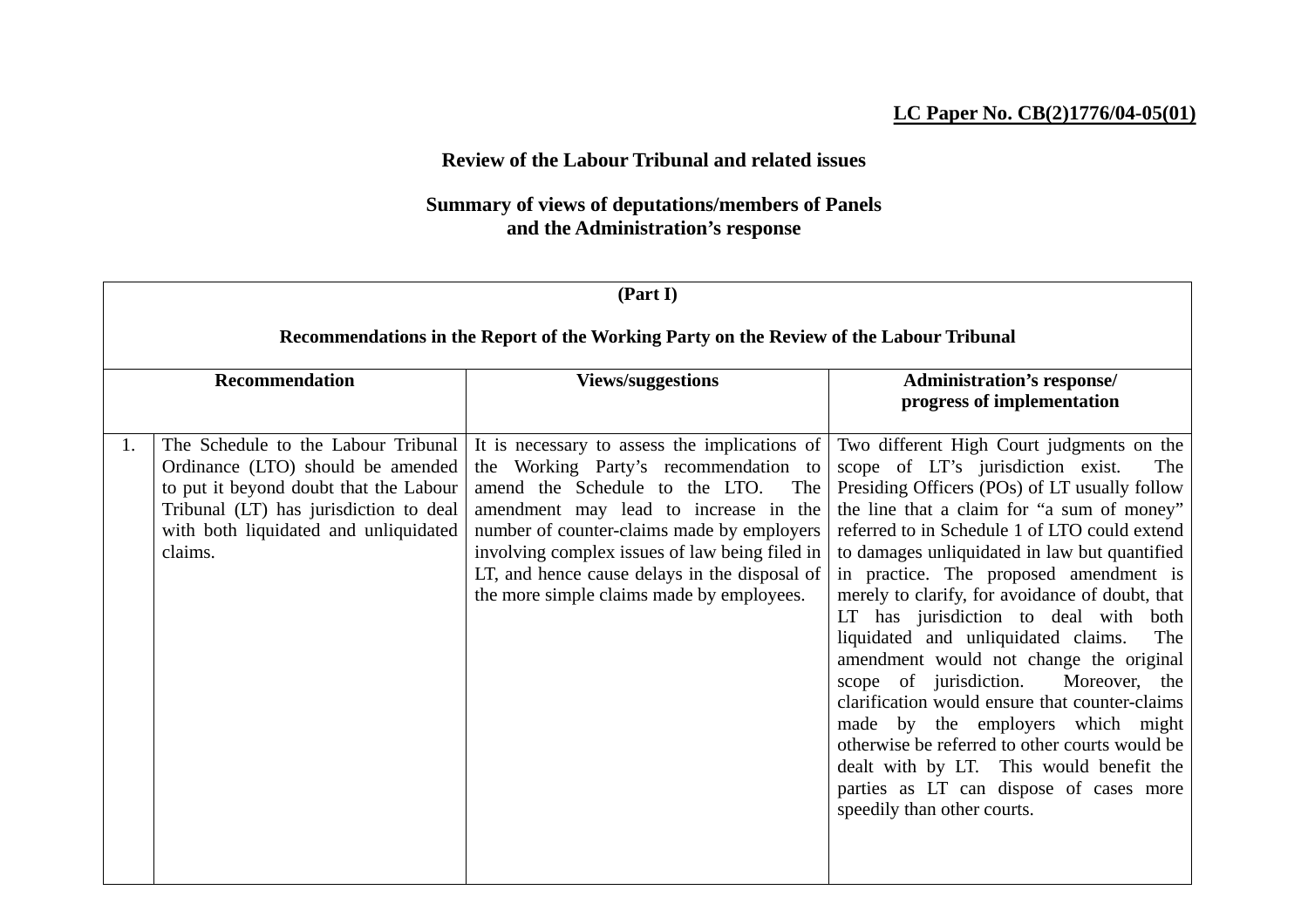| 2.               | The possibility of amending the LTO to<br>extend the jurisdiction of LT to cover<br>claims brought by the Mandatory<br>Provident Fund Authority (MPFA)<br>under section $18(3)$ of the Mandatory<br>Provident Fund Schemes Ordinance<br>(MPFSO) should be explored with all<br>interested parties including the MPFA<br>and the Labour Department (LD).                                 | The legislative amendment<br>should<br>be<br>introduced as soon as possible.                                                                                                                                                                                             | Discussions with MPFA on the legislative<br>amendment are in progress. The timetable<br>for finalizing the amendment has yet to be<br>worked out.                                                                                                                  |
|------------------|-----------------------------------------------------------------------------------------------------------------------------------------------------------------------------------------------------------------------------------------------------------------------------------------------------------------------------------------------------------------------------------------|--------------------------------------------------------------------------------------------------------------------------------------------------------------------------------------------------------------------------------------------------------------------------|--------------------------------------------------------------------------------------------------------------------------------------------------------------------------------------------------------------------------------------------------------------------|
| 3.               | The possibility of amending the LTO<br>and other relevant legislation to enable<br>LT to include as part of an award, the<br>employee's contribution under the<br>MPFSO, and to order the amount to be<br>paid out of the Tribunal to MPFA as if<br>MPFA is a party to the claim before the<br>Tribunal should be explored with all<br>interested parties including the MPFA<br>and LD. | legislative<br>should<br>The<br>amendment<br>be<br>introduced as soon as possible.                                                                                                                                                                                       | Discussions with MPFA on the legislative<br>amendment are in progress. The timetable<br>for finalizing the amendment has yet to be<br>worked out.                                                                                                                  |
| $\overline{4}$ . | Attempts at settlement should continue<br>to be undertaken in the Tribunal:<br>Where the parties wish, the Tribunal<br>should assist the parties to resolve their<br>disputes by settlement.                                                                                                                                                                                            | Where the Labour Relations Division (LRD)<br>of LD has attempted conciliation, further<br>attempt at settlement at the call-over hearing<br>in LT would delay the disposal of the case.<br>The role of LT should be confined to<br>adjudication instead of conciliation. | LT is required under LTO to attempt<br>settlement of a case prior to adjudication.<br>Attempts at settlement are beneficial to both<br>parties.                                                                                                                    |
| 5.               | After a claim is filed in the Tribunal,<br>except in those cases where the parties<br>had not previously sought the<br>assistance of the LRD, there should<br>only be one attempt by the Tribunal at<br>settlement at the call-over hearing.                                                                                                                                            | Regardless of whether LRD has attempted<br>conciliation, there should not be more than<br>one attempt at settlement at the call-over<br>hearing conducted by the PO.                                                                                                     | The<br>Working<br>Party's<br>recommendation<br>represented a desirable<br>and<br>balanced<br>approach. The views of the Working Party<br>are set out in <i>paragraphs</i> 5.40 to 5.44 in its<br>Report.<br>The<br>recommendation<br>$\frac{1}{1}$<br>implemented. |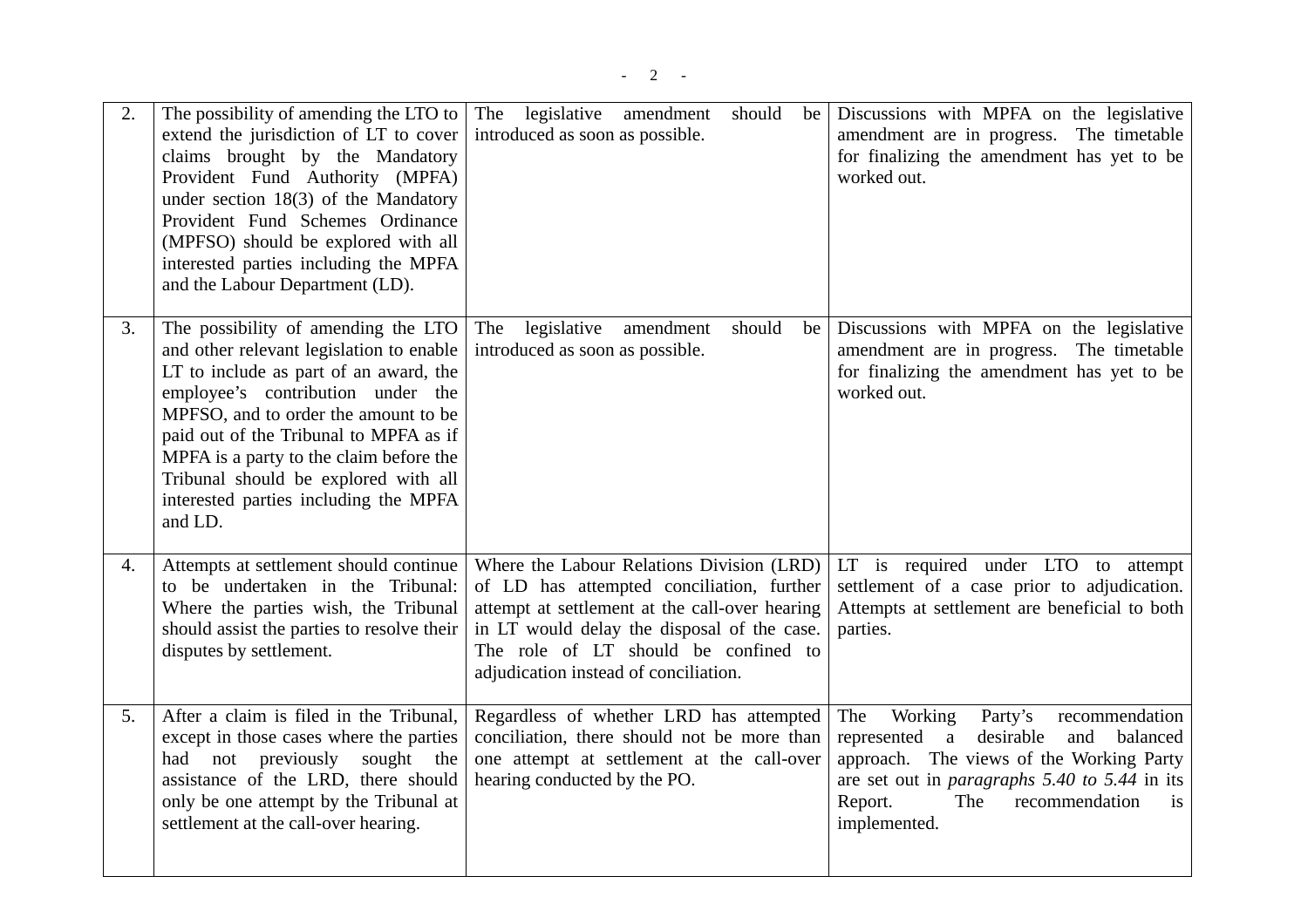| 6.  | the LRD has attempted<br>Where<br>conciliation before the claim is brought<br>in the Tribunal, the Tribunal Officer<br>(TO) dealing with inquiry of claims<br>will not attempt settlement with the<br>parties.                      | The recommendation is implemented.                                                             |
|-----|-------------------------------------------------------------------------------------------------------------------------------------------------------------------------------------------------------------------------------------|------------------------------------------------------------------------------------------------|
| 7.  | Where the LRD has not attempted<br>conciliation before the claim is brought<br>in the Tribunal, the Settlement TO will<br>assist the parties to attempt settlement<br>if the parties wish to do so before the<br>call-over hearing. | The recommendation is implemented.                                                             |
| 8.  | At the call-over hearing, the PO would<br>explain the option of settlement and<br>where the parties wish, assist them to<br>reach settlement or in appropriate<br>cases, refer them to the Settlement TO<br>for assistance.         | The recommendation is implemented.                                                             |
| 9.  | A TO who is involved in the inquiry of<br>the claim should not be involved in<br>assisting the PO in settling a claim.                                                                                                              | The recommendation is implemented.                                                             |
| 10. | A PO who has attempted settlement at<br>the call-over hearing of a claim should<br>not preside over the trial of it.                                                                                                                | The recommendation is implemented.                                                             |
| 11. | The appointment system should be<br>maintained.                                                                                                                                                                                     | No action is required.                                                                         |
| 12. | The Tribunal should keep under<br>constant review the target waiting time<br>for the appointment system to see if<br>any revision should be made having<br>regard to all relevant factors.                                          | The recommendation is implemented. The<br>waiting time is currently about five to six<br>days. |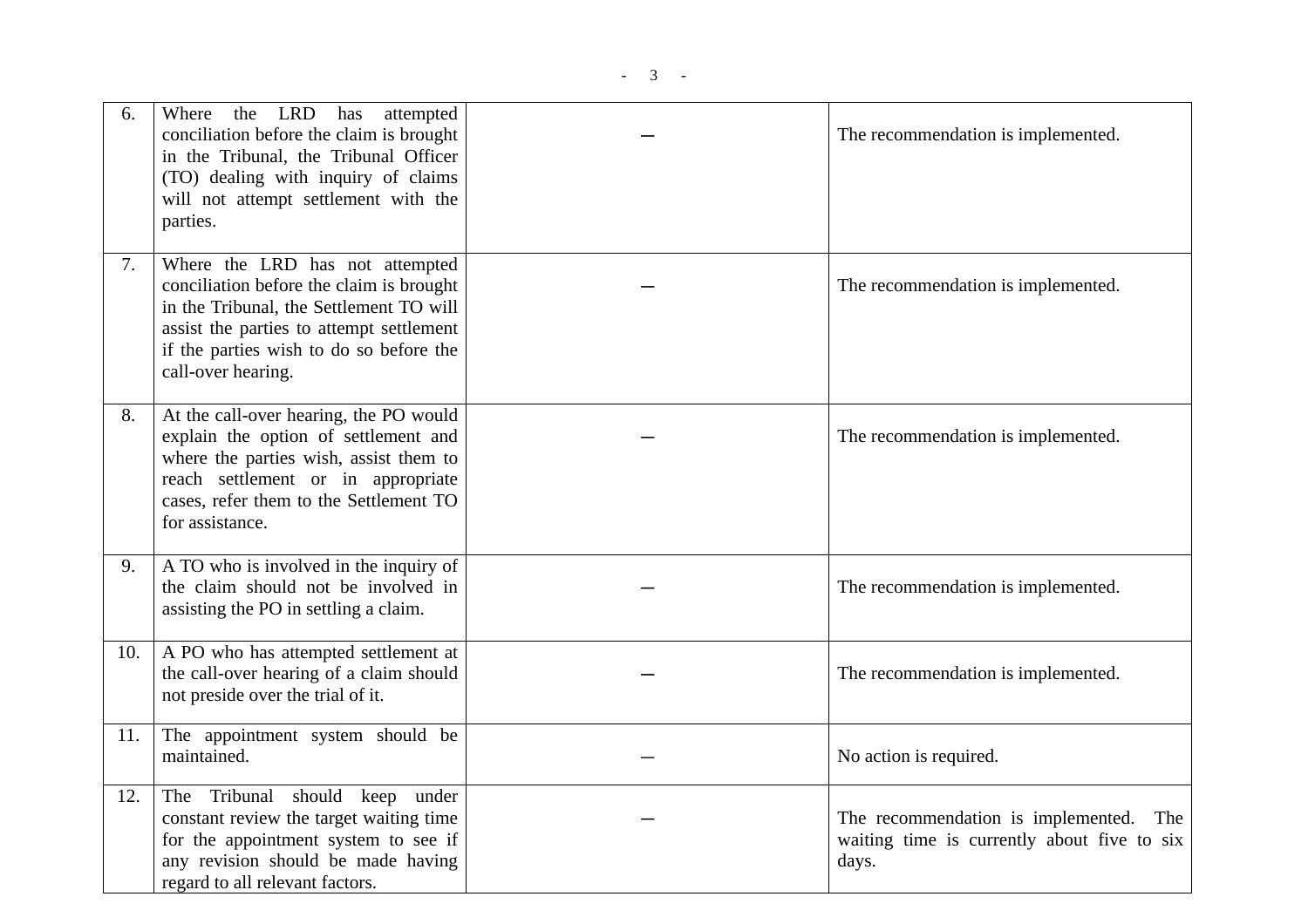| 13. | Measures<br>enabling<br>detailed<br>background information to be supplied<br>by the parties to the LRD and to be<br>forwarded to the Tribunal should be<br>implemented. The New Form and the<br>referral arrangement under discussion<br>between the LD and the Judiciary<br>should be put in place as soon as<br>practicable.        | The new claim form to contain background<br>information required by LRD and LT should<br>be further revised to facilitate a claimant to<br>supply all the relevant information at the<br>stage of LRD so that it would not be<br>necessary for him to provide further<br>information and complete a "Statement by<br>Claimant" at LT. | As the majority (more than 60%) of the cases<br>handled by LRD were successfully settled and<br>needed not be referred to LT, it would be a<br>waste of time and resources if claimants were<br>required to provide information or give<br>statements which might not be used by LRD.<br>The Working Party's recommendation is<br>implemented.                                                                                                                           |
|-----|---------------------------------------------------------------------------------------------------------------------------------------------------------------------------------------------------------------------------------------------------------------------------------------------------------------------------------------|---------------------------------------------------------------------------------------------------------------------------------------------------------------------------------------------------------------------------------------------------------------------------------------------------------------------------------------|--------------------------------------------------------------------------------------------------------------------------------------------------------------------------------------------------------------------------------------------------------------------------------------------------------------------------------------------------------------------------------------------------------------------------------------------------------------------------|
| 14. | Pamphlets, leaflets or videos should be<br>produced to give the parties clear<br>guidance on the practice and procedure<br>in the Tribunal, what they are expected<br>to do to prepare for their case and for<br>hearings and what they should know in<br>attending before the PO, in enforcing<br>an award and in lodging an appeal. |                                                                                                                                                                                                                                                                                                                                       | The recommendation is being pursued.                                                                                                                                                                                                                                                                                                                                                                                                                                     |
| 15. | Section $13(1)$ of LTO should be<br>amended to provide that a claim shall<br>be fixed for hearing not earlier than 20<br>days and not later than 45 days from<br>the filing of the claim, unless the<br>parties agree or the PO directs<br>otherwise.                                                                                 | The recommendation is not acceptable, as this<br>represents a retrogressive step in improving<br>the efficiency and efficacy of LT.                                                                                                                                                                                                   | The existing time limit (i.e. listing of the first<br>hearing on a date not earlier than 10 days and<br>not later than 30 days from the filing of<br>claim) is unrealistic to enable a claim to be<br>properly prepared for the first hearing. This<br>has led to unnecessary adjournments and<br>delays. The proposed amendment would in<br>practice expedite the adjudication process.<br>Legislative amendment will be introduced to<br>implement the recommendation. |
| 16. | Call-over cases should usually be listed<br>separately in the morning and<br>afternoon sessions. This arrangement<br>should be reviewed on a regular basis.                                                                                                                                                                           | Listing of call-over hearings should be<br>increased from two separate sessions per day<br>to four separate sessions per day to reduce the<br>waiting time.                                                                                                                                                                           | The Judiciary would consider the proposal to<br>increase the listing of call-over hearings to<br>four separate sessions per day.                                                                                                                                                                                                                                                                                                                                         |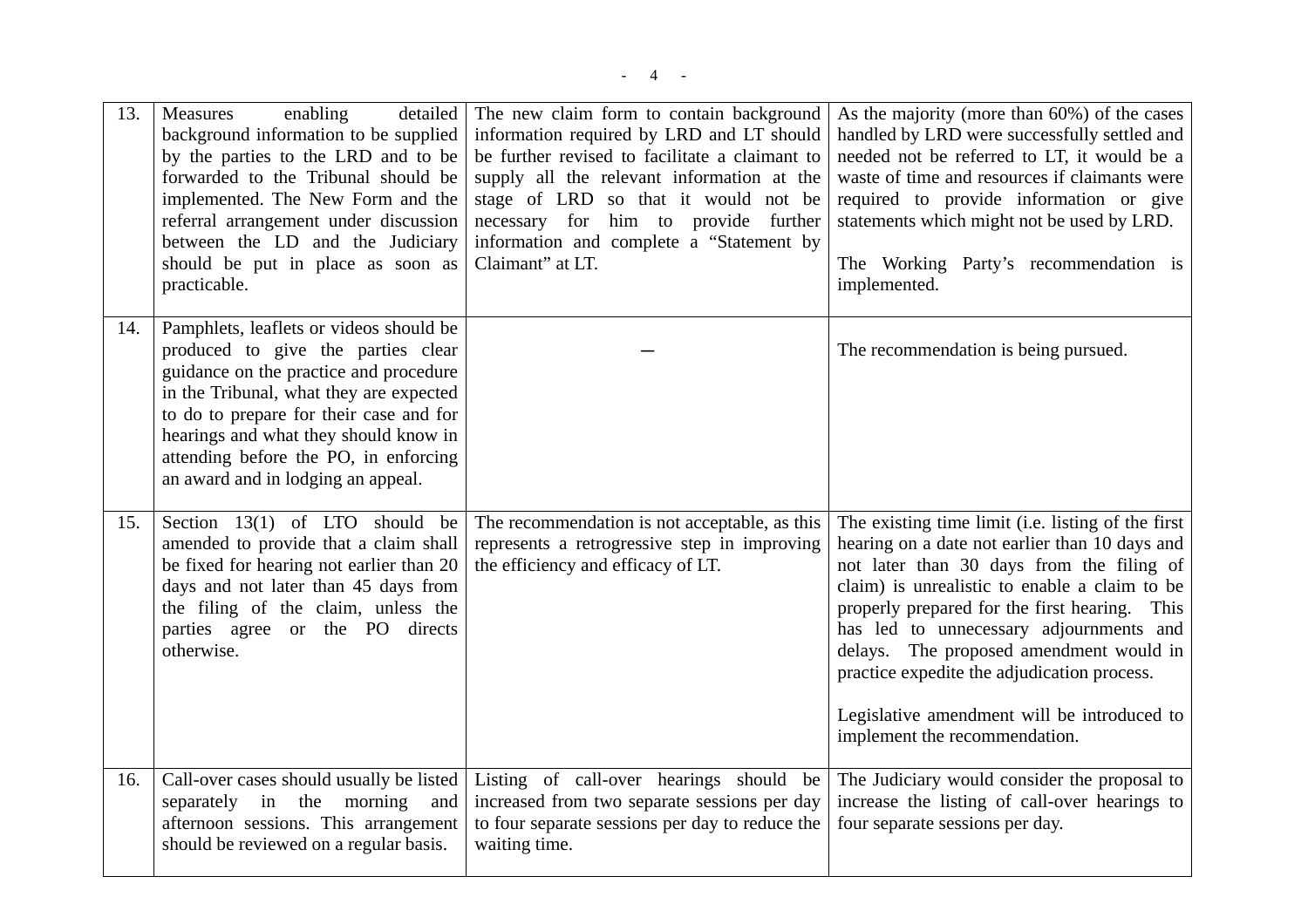| 17. | At the conclusion of the interviews<br>with the TO and at the call-over<br>hearing before the PO, a list should be<br>given to the parties setting out:                                                                                                                                         | The recommendation is implemented.                                           |
|-----|-------------------------------------------------------------------------------------------------------------------------------------------------------------------------------------------------------------------------------------------------------------------------------------------------|------------------------------------------------------------------------------|
|     | The documents and information<br>(a)<br>that they are required to provide to<br>the Tribunal and the other parties;                                                                                                                                                                             |                                                                              |
|     | The time within which they<br>(b)<br>should provide the documents and<br>information; and                                                                                                                                                                                                       |                                                                              |
|     | about<br>$\mathbf{A}$<br>warning<br>the<br>(c)<br>consequences if a party does not<br>comply with the direction for<br>exchange of documents<br>and<br>information.                                                                                                                             |                                                                              |
| 18. | The LTO and/or the Labour Tribunal<br>(General) Rules should be amended to<br>enable the PO to impose sanctions in<br>appropriate cases for failure to comply<br>with directions.                                                                                                               | Legislative amendment will be introduced to<br>implement the recommendation. |
| 19. | The TO should, at the separate<br>interviews with the parties, direct the<br>parties to provide the Tribunal and<br>serve on the other parties copies of all<br>the relevant documents, his own<br>statement and witness statements either<br>before or the latest at the call-over<br>hearing. | The recommendation is implemented.                                           |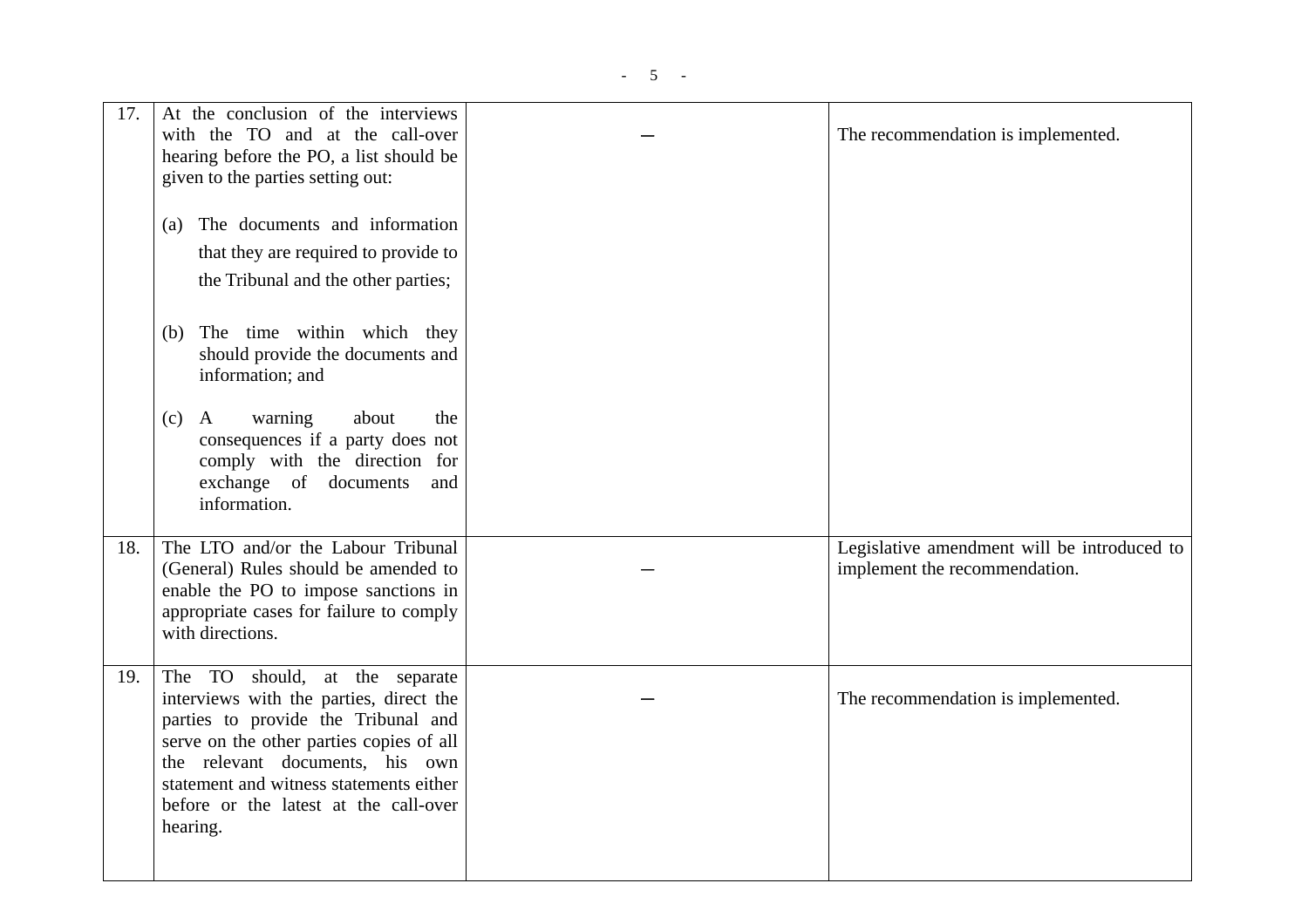| 20. | If the TO's direction on disclosure of<br>documents and statements has not been<br>complied with or if further disclosure<br>is called for, the PO at the call-over<br>hearing should give direction for such<br>disclosure.                                         | The recommendation is implemented.                                           |
|-----|----------------------------------------------------------------------------------------------------------------------------------------------------------------------------------------------------------------------------------------------------------------------|------------------------------------------------------------------------------|
| 21. | The parties should be warned of the<br>consequences of failure to make full<br>disclosure as directed.                                                                                                                                                               | The recommendation is implemented.                                           |
| 22. | The LTO or the Labour Tribunal<br>(General Rules) should be amended to<br>provide that a party is under a duty not<br>to use the documents and information<br>disclosed by another party in the claim,<br>other than for the purpose of the<br>Tribunal proceedings. | Legislative amendment will be introduced to<br>implement the recommendation. |
| 23. | POs should exercise more proactive<br>case management in managing the<br>hearings and the trial, and should move<br>towards greater emphasis on due<br>observance of directions and time<br>limits.                                                                  | The recommendation is implemented.                                           |
| 24. | In general, the parties and the<br>witnesses should be encouraged to<br>adopt their witness statements as<br>evidence at the trial so that they can be<br>taken as read.                                                                                             | The recommendation is implemented.                                           |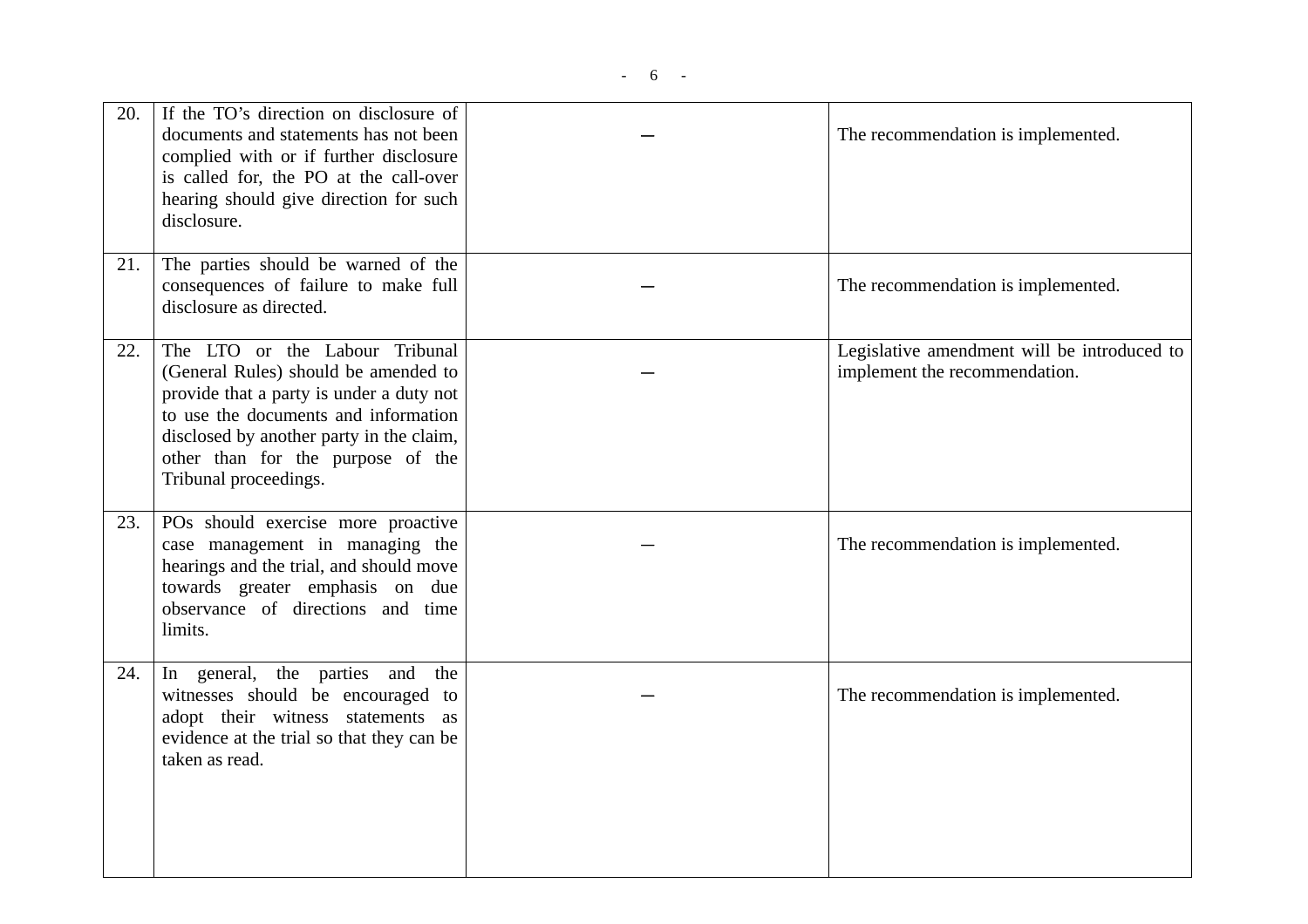| 25. | Pre-trial hearings should be reduced.<br>It should be dispensed with in simple<br>For claims that are not<br>claims.<br>simple, one pre-trial hearing should be<br>the norm. Further pre-trial hearings<br>only be<br>conducted<br>should<br>in<br>exceptional cases involving large<br>number of parties and documents or<br>complex issues. | Pre-trial hearings should be avoided as far as<br>possible as they would lengthen the<br>adjudication process. | The purpose of pre-trial hearing is to<br>examine, where necessary, the availability and<br>completeness of evidence to decide whether<br>the case is ready to proceed to trial.<br>The Working Party's recommendation is<br>implemented.                                                                            |
|-----|-----------------------------------------------------------------------------------------------------------------------------------------------------------------------------------------------------------------------------------------------------------------------------------------------------------------------------------------------|----------------------------------------------------------------------------------------------------------------|----------------------------------------------------------------------------------------------------------------------------------------------------------------------------------------------------------------------------------------------------------------------------------------------------------------------|
| 26. | If a trial overruns and has to be part<br>heard, the Tribunal should endeavour<br>to list the resumed hearing on an early<br>date.                                                                                                                                                                                                            |                                                                                                                | The recommendation is implemented.                                                                                                                                                                                                                                                                                   |
| 27. | The power of the PO to order security<br>upon adjournment should be extended<br>by legislation to cases where the PO is<br>satisfied that a party is guilty of<br>delaying the process.                                                                                                                                                       |                                                                                                                | Legislative amendment will be introduced to<br>implement the recommendation.                                                                                                                                                                                                                                         |
| 28. | The power of the PO to order payment<br>into the Tribunal or to give security<br>upon application for review should be<br>extended by legislation to cases where<br>the PO is satisfied that the application<br>is devoid of merit and/or is made with<br>a view to delaying the process.                                                     |                                                                                                                | Legislative amendment will be introduced to<br>implement the recommendation.                                                                                                                                                                                                                                         |
| 29. | The Judiciary Administration should<br>consider how the implementation of<br>the package of Recommendations 4 to<br>28 above will benefit from the<br>application of information technology<br>and be supported by revised workflow<br>and work practices in the Tribunal<br>Registry.                                                        |                                                                                                                | The information systems in LT have been<br>revamped to cope with the streamlined<br>process. The TOs have been reorganised into<br>teams for the purpose of work assignment.<br>The revised arrangements will also promote<br>collaborative efforts among team members<br>and facilitate communication with the POs. |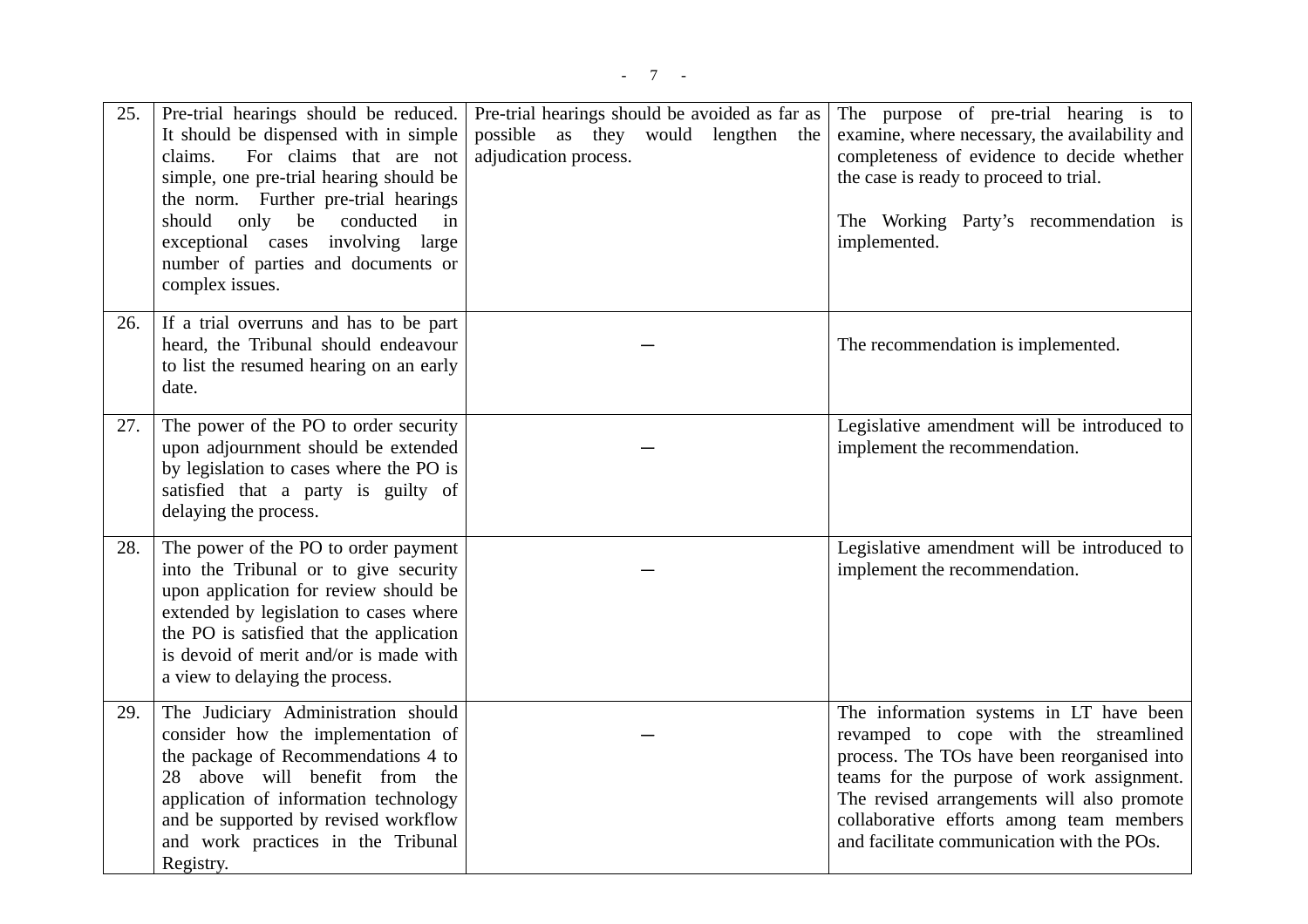| 30. | The proposal to cap or limit the costs<br>on appeal to the same kinds of costs as<br>are recoverable in the Tribunal itself<br>should not be introduced.                                                                                                                                               | The high costs of appeal and the possibility of<br>being ordered costs if unsuccessful in appeal<br>cases have deterred many employees from<br>pursuing their claims. The costs on appeal<br>should be capped or limited. | The Working Party considers that there is no<br>compelling justification to support the<br>"Capped Costs" and "No Order as to Costs"<br>proposals. The arguments for and against<br>the proposals and the Working Party's<br>position are detailed in <i>paragraphs</i> 5.122 to<br>5.130 in the Working Party's Report. |
|-----|--------------------------------------------------------------------------------------------------------------------------------------------------------------------------------------------------------------------------------------------------------------------------------------------------------|---------------------------------------------------------------------------------------------------------------------------------------------------------------------------------------------------------------------------|--------------------------------------------------------------------------------------------------------------------------------------------------------------------------------------------------------------------------------------------------------------------------------------------------------------------------|
| 31. | The proposal of not awarding costs<br>against an unsuccessful party in a<br>Tribunal appeal, except where that<br>party has acted vexatiously, abusively,<br>disruptively or unreasonably, or that<br>the bringing or conducting of the<br>appeal have been misconceived, should<br>not be introduced. |                                                                                                                                                                                                                           |                                                                                                                                                                                                                                                                                                                          |
| 32. | Rule 12 of the Labour Tribunal<br>(General) Rules should be repealed so<br>that an award of the Tribunal may be<br>registered and enforced within 6 years.                                                                                                                                             |                                                                                                                                                                                                                           | Legislative amendment will be introduced to<br>implement the recommendation.                                                                                                                                                                                                                                             |
| 33. | The present practice on the selection<br>and posting of judicial officers to act as<br>POs in the Tribunal that aims at<br>developing and maintaining a pool of<br>POs competent and experienced in<br>dealing with employment disputes in<br>the Tribunal should be continued.                        |                                                                                                                                                                                                                           | No action is required.                                                                                                                                                                                                                                                                                                   |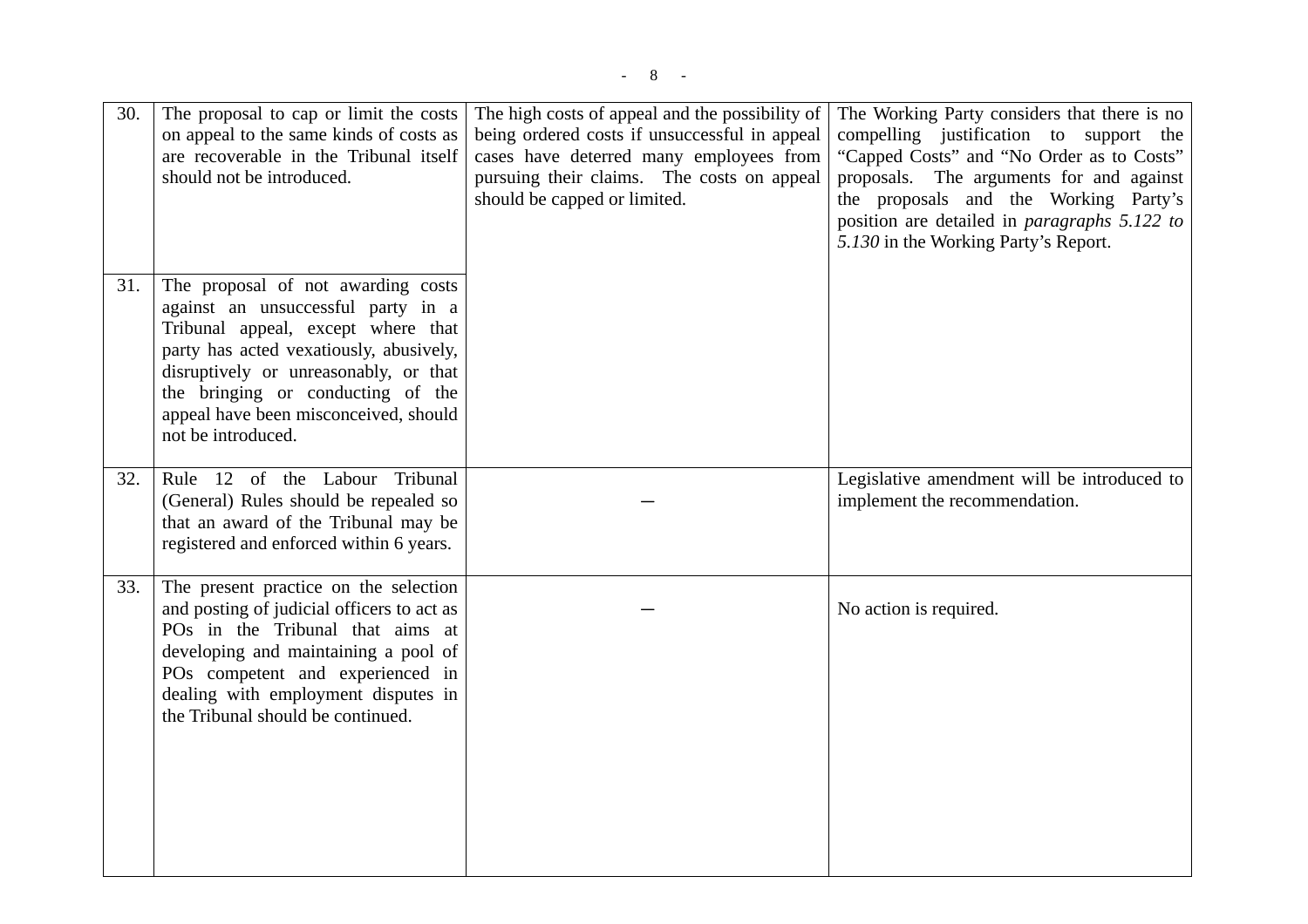| 34. | Through the Judicial Studies Board,<br>training<br>local<br>on<br>employment<br>conditions<br>and<br>common<br>trade<br>practices, trends and development in<br>employment disputes resolution and<br>employment law, pro-active<br>case<br>management and interpersonal skills<br>should be provided to newly appointed<br>and serving POs. | More intensive training to enhance the<br>mediation and inter-personal skills of both<br>POs and TOs, as well as their knowledge in<br>employment and livelihood matters, should be<br>provided so as to make attempts at settlement<br>more effective and acceptable to the parties. | The Judicial Studies Board and the Judiciary<br>Administration are organising relevant<br>training courses for POs and TOs on a<br>continuous basis.<br>In July 2004, the Judicial Studies Board<br>organised a seminar "From Mediation to<br>Complaint – Sharing of Experience" in which<br>(and<br>POS <sub>1</sub><br>potential<br>ones)<br>and<br><b>TOs</b><br>participated. |
|-----|----------------------------------------------------------------------------------------------------------------------------------------------------------------------------------------------------------------------------------------------------------------------------------------------------------------------------------------------|---------------------------------------------------------------------------------------------------------------------------------------------------------------------------------------------------------------------------------------------------------------------------------------|-----------------------------------------------------------------------------------------------------------------------------------------------------------------------------------------------------------------------------------------------------------------------------------------------------------------------------------------------------------------------------------|
| 35. | The Judiciary Administrator should be<br>asked to consider introducing training<br>and development programmes for TOs<br>with a view to enhancing their skills in<br>relation to investigation and in<br>conducting settlement discussions.                                                                                                  |                                                                                                                                                                                                                                                                                       | Six TOs attended a two-day basic mediation<br>course organised by the Hong Kong Baptist<br>University in July 2004. Nine TOs attended<br>an Advanced Training Course in Mediation<br>Practice organised by the Chinese University<br>of Hong Kong from October 2004.                                                                                                              |
| 36. | The Judiciary Administrator should<br>give consideration to developing<br>tailor-made courses for Registry staff<br>in the Tribunal that meet their specific<br>needs.                                                                                                                                                                       |                                                                                                                                                                                                                                                                                       | The recommendation is being pursued on an<br>on-going basis.                                                                                                                                                                                                                                                                                                                      |
| 37. | LT should be relocated to a separate<br>and purpose-built premises in a<br>convenient location. The old South<br>Kowloon Magistrates Court Building is<br>a possible and suitable location that<br>should be explored.                                                                                                                       | Relocation of LT should be considered having<br>regard to factors such as convenience to the<br>public and cost-effectiveness.                                                                                                                                                        | LT will be relocated to the old South<br>Kowloon Magistrates Court Building which is<br>conveniently located and more spacious.<br>Funding has been obtained and plans are<br>being drawn up to implement the relocation.                                                                                                                                                         |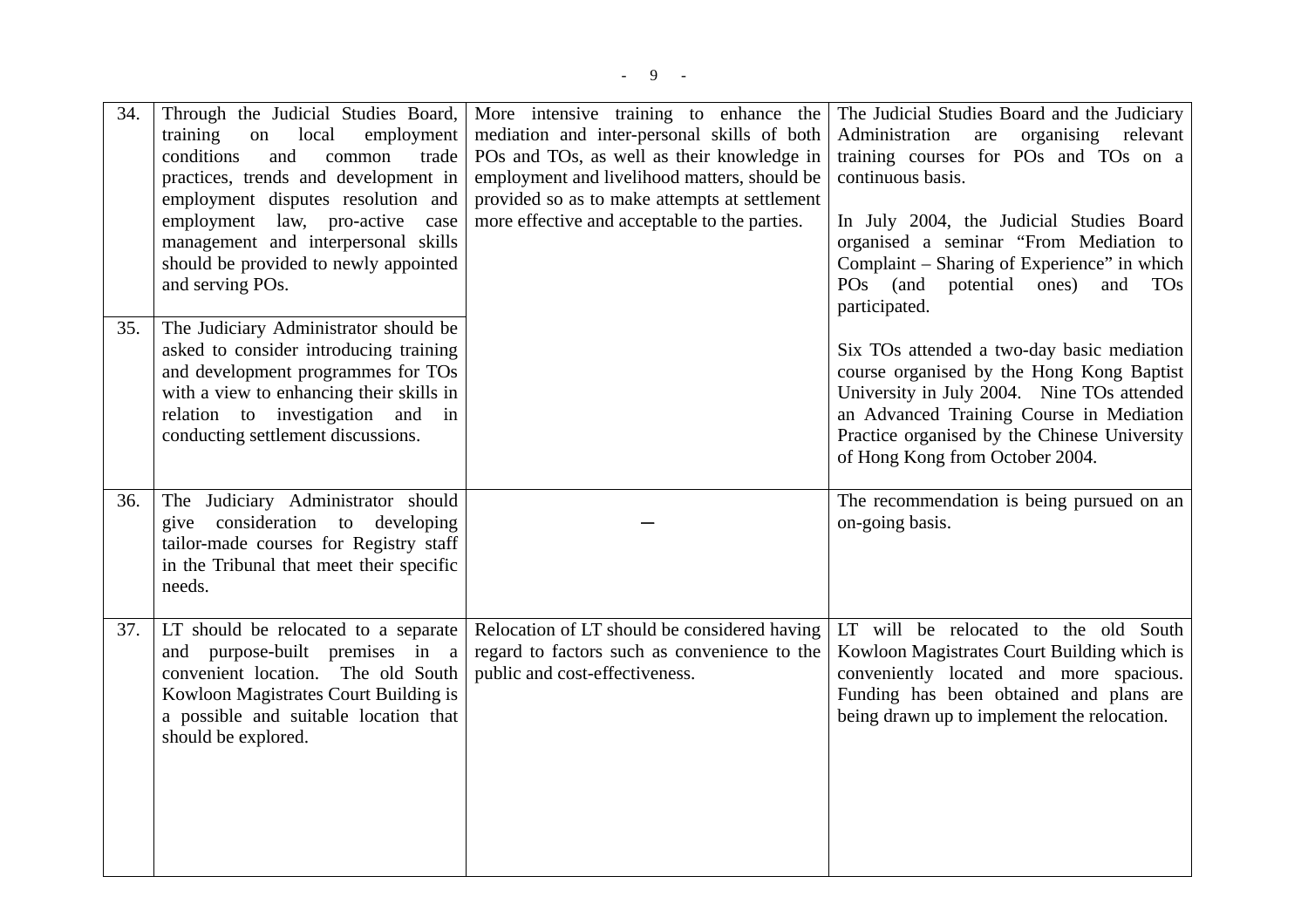| $\sim$ |  |
|--------|--|
|--------|--|

|     | (Part II)                                                                                                                                                                                                                                                                                                                                                     |                                  |
|-----|---------------------------------------------------------------------------------------------------------------------------------------------------------------------------------------------------------------------------------------------------------------------------------------------------------------------------------------------------------------|----------------------------------|
|     | <b>Other related issues</b>                                                                                                                                                                                                                                                                                                                                   |                                  |
|     | <b>Views/suggestions</b>                                                                                                                                                                                                                                                                                                                                      | <b>Administration's response</b> |
| 1.  | Role of the Labour Tribunal and the Labour Department in employment dispute resolution                                                                                                                                                                                                                                                                        |                                  |
| (a) | The mode of operation of LT is moving more and more towards that of a<br>formal court, contrary to the objective of setting up the Tribunal as a<br>quick, cheap, simple and informal forum for resolving employment<br>disputes. An assessment of whether the existing operation of LT is<br>consistent with the original policy intent should be conducted. |                                  |
| (b) | The Administration should undertake a review with a view to improving<br>the overall employment dispute resolution mechanism, including the<br>mechanism for conciliation and the role of the Minor Employment<br>Claims Adjudication Board of LD.*                                                                                                           |                                  |
| (c) | A one-stop service should be provided by LD to assist employees to<br>initiate proceedings in employer's insolvency cases to recover their<br>legal entitlements and apply for ex-gratia payment from the Protection<br>of Wages on Insolvency Fund.                                                                                                          |                                  |

<sup>\*</sup> Given its composition and terms of reference, the Working Party on the Review of the Labour Tribunal focused primarily on the review of the practice and procedure of the Tribunal. It had not endeavoured to embark upon such wider issues as the practice and procedure in handling employment disputes before a claim is filed in the Tribunal including the role of conciliation, and the role of the Minor Employment Claims Adjudication Board in the overall mechanism of employment dispute resolution in Hong Kong (paragraph 1.12 of the Report of the Working Party).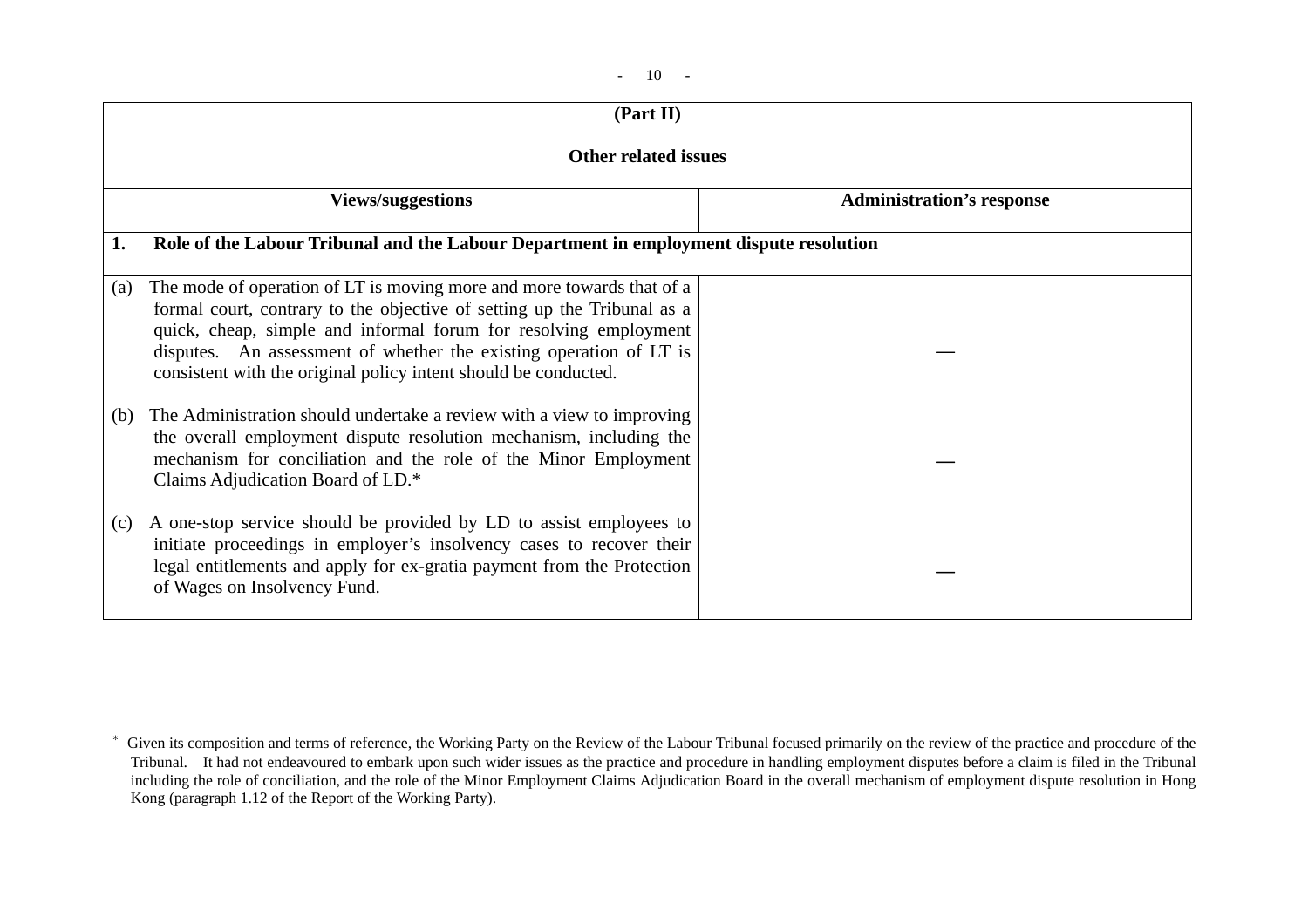## - 11 -

| 2.  | Hearings and attempts at settlement                                                                                                                                                                                                                                                                                                                                                                                                                                                                                                                                                                                                                                                                |                                                                                                                                                                                                                                                                   |
|-----|----------------------------------------------------------------------------------------------------------------------------------------------------------------------------------------------------------------------------------------------------------------------------------------------------------------------------------------------------------------------------------------------------------------------------------------------------------------------------------------------------------------------------------------------------------------------------------------------------------------------------------------------------------------------------------------------------|-------------------------------------------------------------------------------------------------------------------------------------------------------------------------------------------------------------------------------------------------------------------|
|     | (a) LT should set a target time limit for the disposal of certain cases.                                                                                                                                                                                                                                                                                                                                                                                                                                                                                                                                                                                                                           | Imposing a time limit for conclusion of cases by LT would give<br>rise to the perception that the Tribunal is pressurizing the<br>parties to settle. In fact, more than 80% of the cases in 2003<br>were concluded within three months from filing of the claims. |
| (b) | Subject to certain conditions, e.g. with the consent of the parties<br>concerned, certain cases may be concluded in one trial without an<br>appeal.                                                                                                                                                                                                                                                                                                                                                                                                                                                                                                                                                |                                                                                                                                                                                                                                                                   |
| (c) | LT should not persuade the employees to accept terms of settlement<br>which are less favourable than their legal entitlements.                                                                                                                                                                                                                                                                                                                                                                                                                                                                                                                                                                     | In attempting settlement, the POs and TOs where appropriate,<br>would assist the parties in analysing the issues and making an<br>informed decision as to the best way to pursue their cases.                                                                     |
| 3.  | <b>Enforcement of Tribunal awards</b>                                                                                                                                                                                                                                                                                                                                                                                                                                                                                                                                                                                                                                                              |                                                                                                                                                                                                                                                                   |
| (a) | The procedure for claimants to apply for the Bailiff's service should be<br>simplified. The deposit for the use of the service should be paid by<br>the Government and recoverable from the defaulting party with an<br>additional penalty payment. Other costs incurred from execution of<br>awards should also be borne by the defaulting party.                                                                                                                                                                                                                                                                                                                                                 |                                                                                                                                                                                                                                                                   |
| (b) | An independent review on measures to improve the existing mechanism<br>for enforcement of award of LT should be conducted as soon as<br>possible, instead of deferring the matter to an overall review of<br>enforcement of court judgments generally as suggested by the Working<br>Party (Paragraph 5.137 of the Report). The Administration may<br>consider the practicality of introducing measures similar to that adopted<br>in New Zealand, where the Employment Court has substantive powers<br>on enforcement of judgments (e.g. power to imprison defaulters for<br>failure to comply with a compliance order, order payment of a fine or to<br>have the person's property sequestered). | The introduction of new measures on enforcement of Tribunal<br>awards involves policy considerations which need to be<br>examined in the light of the possible impact on other<br>non-employment related civil claims.                                            |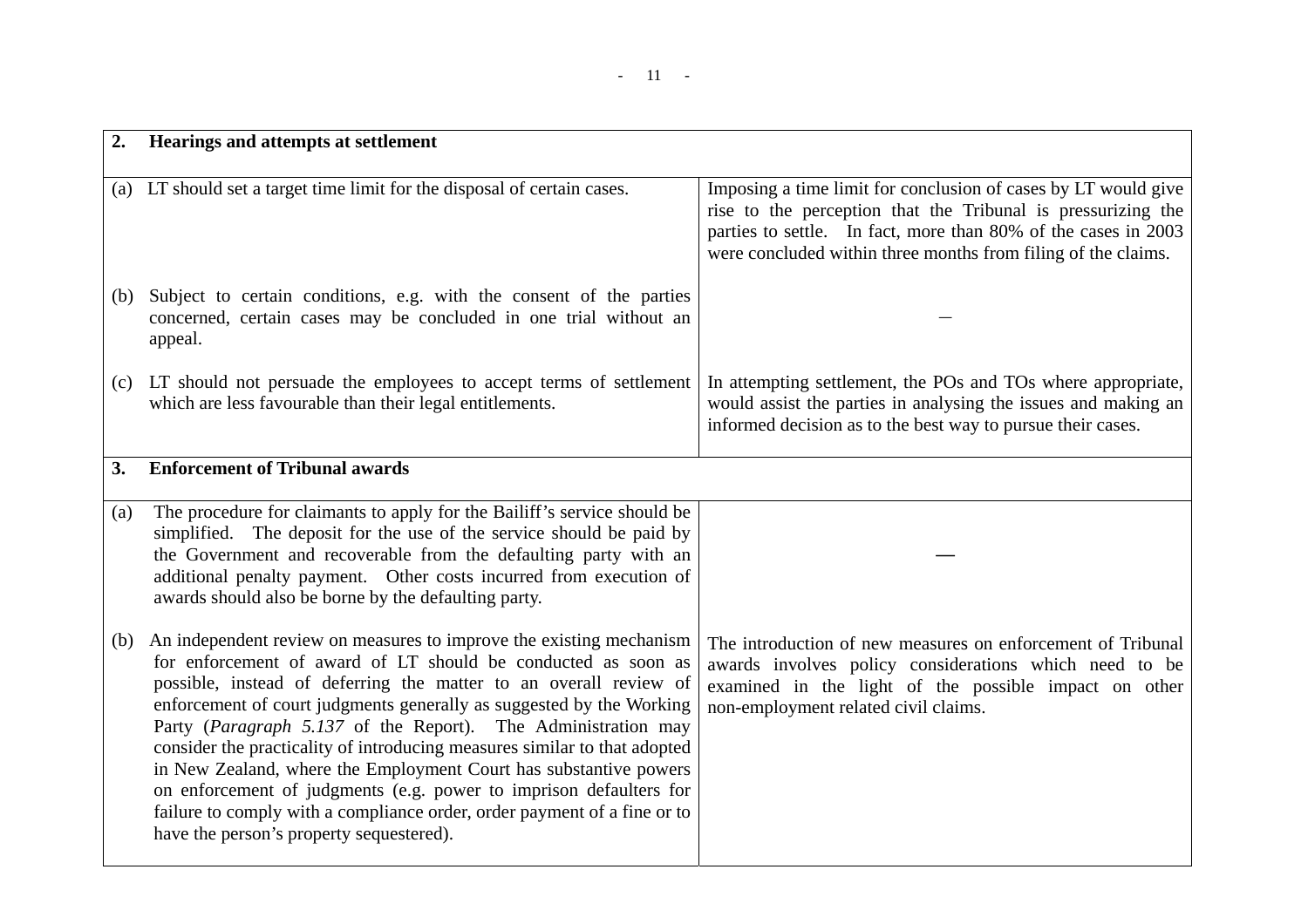|     | Review and appeal mechanism                                                                                                                                                                                                                                                |                                                                                                                                                                                                                                                                                                                                                                                                                                                                                                                                                                                      |
|-----|----------------------------------------------------------------------------------------------------------------------------------------------------------------------------------------------------------------------------------------------------------------------------|--------------------------------------------------------------------------------------------------------------------------------------------------------------------------------------------------------------------------------------------------------------------------------------------------------------------------------------------------------------------------------------------------------------------------------------------------------------------------------------------------------------------------------------------------------------------------------------|
| (a) | The existing mechanism for the same PO to review the award or order<br>and re-open or re-hear the case should be strengthened and improved.<br>For example, the review and re-hearing could be done by two to three<br>POs, including the most senior PO, of the Tribunal. |                                                                                                                                                                                                                                                                                                                                                                                                                                                                                                                                                                                      |
| (b) | A system similar to that in the United Kingdom, where there is an<br>Employment Tribunal to adjudicate cases and a separate Employment<br>Appeal Tribunal to handle appeals, may be considered.                                                                            |                                                                                                                                                                                                                                                                                                                                                                                                                                                                                                                                                                                      |
| 5.  | <b>Legal aid for employees</b>                                                                                                                                                                                                                                             |                                                                                                                                                                                                                                                                                                                                                                                                                                                                                                                                                                                      |
| (a) | The Director of Legal Aid (DLA) should have the power to waive the<br>means test on employees applying for legal aid to initiate proceedings<br>for winding up employers who defaulted in the payment of wages and<br>other related entitlements to the employees.         | Before May 1997, the Legal Aid Department did not carry out<br>means test on employees referred by LRD to apply for legal aid<br>to take these proceedings as it considered that there would<br>invariably be an employee qualifying for free legal aid among<br>the affected employees. While such arrangement served to<br>expedite the whole matter for the employees, it also caused<br>confusion and misunderstanding as to whether DLA had the<br>statutory power to waive the requirement of a means test. The<br>conduct of means test in such cases resumed since May 1997. |
|     | (b) DLA should have the discretionary power to waive the means test for<br>legal aid in respect of employees involved in appeals brought by their<br>employers against the decisions of LT.                                                                                |                                                                                                                                                                                                                                                                                                                                                                                                                                                                                                                                                                                      |
| 6.  | <b>Miscellaneous</b>                                                                                                                                                                                                                                                       |                                                                                                                                                                                                                                                                                                                                                                                                                                                                                                                                                                                      |
| (a) | The meaning of "courts" under Article 35 of the Basic Law includes<br>tribunals. Since litigants should have the right to legal representation<br>in courts, the prohibition against legal representation in LT may be seen<br>as a violation of such right.               |                                                                                                                                                                                                                                                                                                                                                                                                                                                                                                                                                                                      |